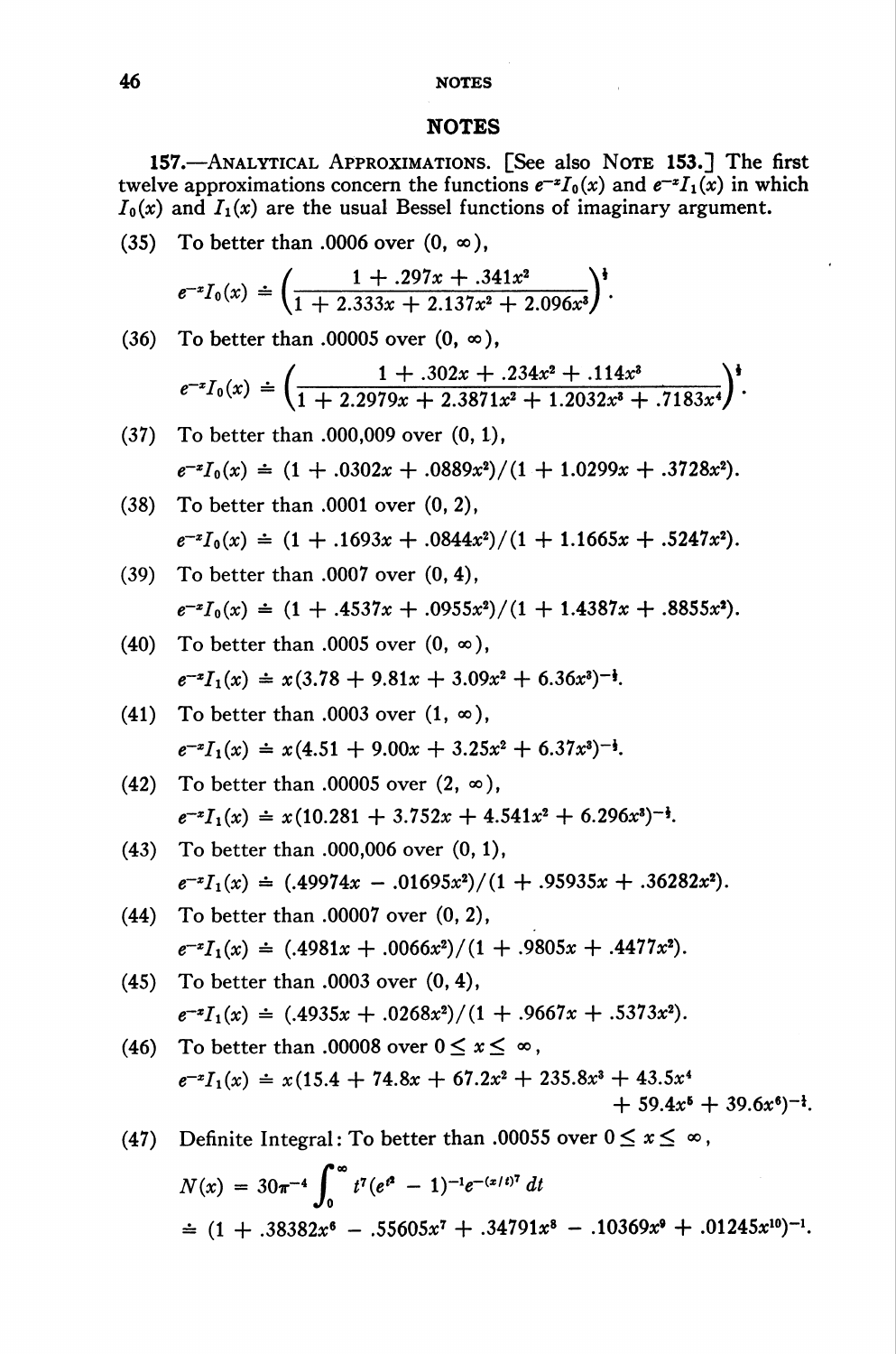(48) Mach Number in Terms of Pressure Ratio : To better than .0011 over  $.3 \leq M \leq 1.0$ , the inverse of (a) is (b).

(a) 
$$
x = P_s/P_R = [1 + (\gamma - 1)M^2/2]^{-\gamma/(\gamma - 1)}, \gamma = 1.4.
$$
  
(b)  $M = (2.714 - 2.625x)/(1 + 1.650x - 1.955x^2).$ 

(49) Mach Number in Terms of Pressure Ratio : To better than .0014 over  $1 \leq M \leq 3$ , the inverse of (c) is (d).

(c) 
$$
x = P_s/P_R = \left[2\gamma M^2/(\gamma + 1) - (\gamma - 1)/(\gamma + 1)\right]^{1/(\gamma - 1)}
$$
  
  $\times \left[ (\gamma + 1)M^2/2 \right]^{-\gamma/(\gamma - 1)}, \gamma = 1.4.$   
(d)  $M = (8.19 + 29.40x - 24.58x^2)/(1 + 30x).$ 

(50) Mach Number in Terms of Pressure Ratio: To better than .0021 over  $.3 \leq M \leq 3$ , the inverse of (a) over  $.3 \leq M \leq 1$  conjoined with

(c) over 
$$
1 \leq M \leq 3
$$
 is given by  
\n
$$
M = (8.11 + 23.60x - 39.66x^{2} + 8.98x^{3})/(1 + 28.70x - 15.99x^{2} - 5.74x^{3}).
$$

Essentially the same approximation was reported to us by Mr. PHILIP RAPP.

(51) Pearson Cosine Transformation : To better than .0014 over  $0 \le x \le 1$ ,  $r(x) = \cos \pi/(1 + x^2) = (-1 - 7.47x + 8.47x^2)/$  $(1 + 11.65x + 12.05x^2)$ .

 $r(x^{-1}) = -r(x)$  can be used to obtain function values over  $1 \le x \le \infty$ .

- (52) Pearson Cosine Transformation: To better than .00017 over  $0 \le x \le 1$ ,  $r(x) \doteq \frac{-1 - 4.828\eta + 7.866\eta^2 - 2.038\eta^3}{1 + 5.560\eta - 4.985\eta^2 + .385\eta^3}, \quad \eta = \frac{x}{.16 + .84x}$
- (53) Natural Addition Logarithm: To better than .00026 over  $0 \le x \le \infty$ .  $\ln (1 + e^{-x}) = (1 + .3581x + .1151x^2 + .0094x^3 + .0052x^4)^{-2} \ln 2$ .
- (54) Natural Addition Logarithm : To better than .000,045 over  $0 \le x \le \infty$ .  $\ln (1 + e^{-x}) = (1 + .36123x + .10204x^2 + .02411x^3)$  $-.00055x^{4} + .00069x^{5}$ <sup>-2</sup> ln 2.
- (55) Natural Addition Logarithm : To better than .000,008 over  $0 \le x \le \infty$ . use constants .360571, .105546, .018760, .002654, -.000100, .000066 in next form of sequence.

CECIL HASTINGS, IR. James P. Wong, Jr.

RAND Corporation 1700 Main Street Santa Monica, California

158.—Counts of Twin Primes less than 100000. The writer has constructed a table making the counting of twin primes relatively easy. The counts differ from those of previous observers to such an extent that it seems desirable to publish the results.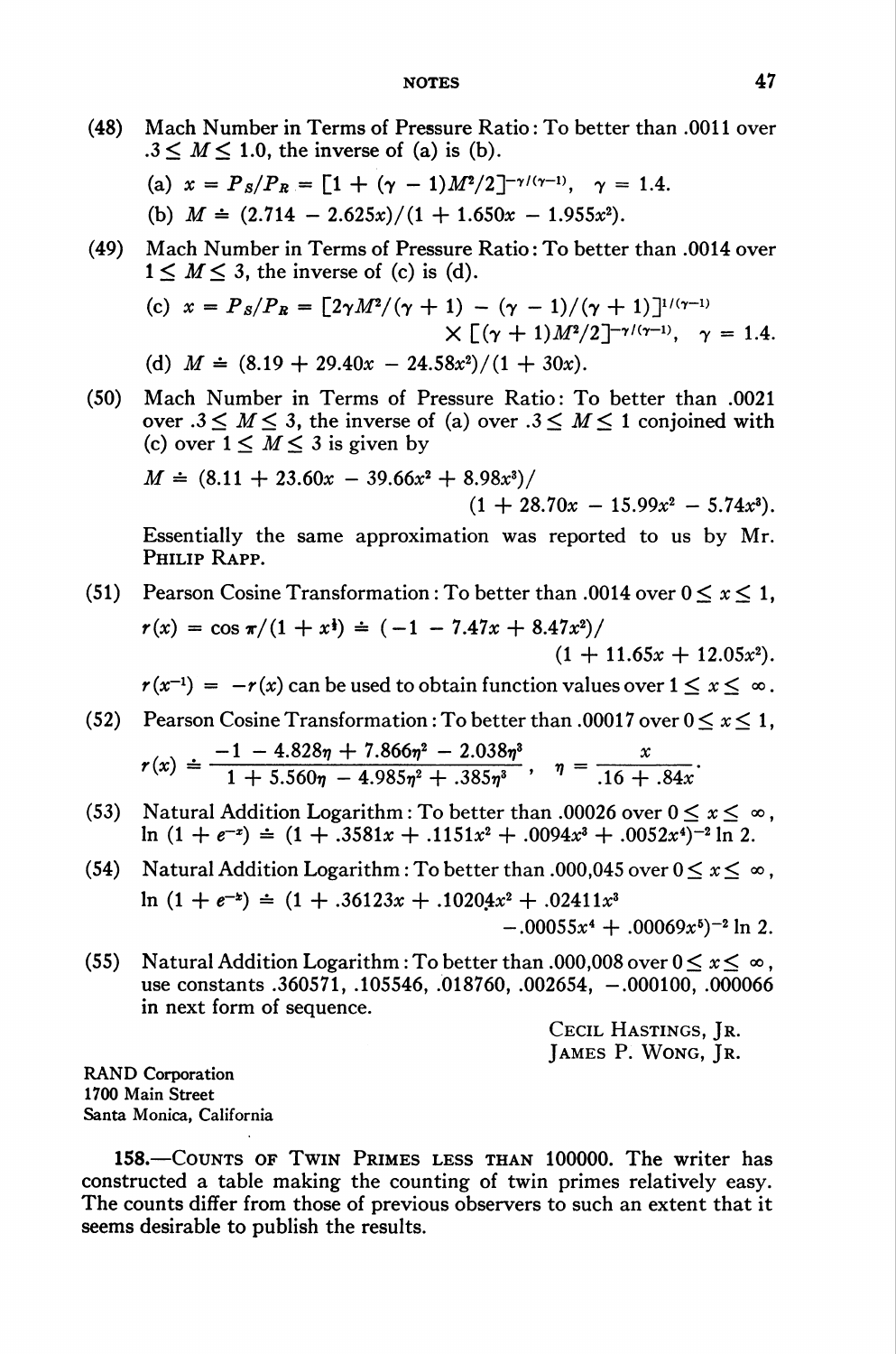NOTES

The previous tables are identified merely by giving the author's names. The exact references are given in LEHMER's Guide.<sup>1</sup>

Table I shows the various counts of twin primes for each of the 10 myriads. Following GLAISHER 1 and 3 are counted as pair of twin primes.

TABLE I

| Myriad | <b>SUTTON</b> | <b>STÄCKEL</b> | POLETTI | <b>GLAISHER &amp;</b><br><b>SEXTON</b> |
|--------|---------------|----------------|---------|----------------------------------------|
|        | 206           | 206            | 203     | 206                                    |
| 2      | 137           | 137            | 135     | 137                                    |
| 3      | 125           | 125            | 125     | 125                                    |
| 4      | 124           | 124            | 124     | 124                                    |
| 5      | 113           | 114            | 113     | 114                                    |
| 6      | 106           | 106            | 105     | 106                                    |
| 7      | 93            | 94             | 94      | 94                                     |
| 8      | 102           | 102            | 102     | 102                                    |
| 9      | 108           | 109            | 110     | 109                                    |
| 10     | 108           | 108            | 105     | 108                                    |
|        |               |                |         |                                        |
| Totals | 1222          | 1225           | 1216    | 1225                                   |

The results of GLAISHER agree exactly with those of the author. POLETTI gives a total of 1217 but the figures he gives add in fact to 1216.

The total 1225 is in agreement with HARDY & LITTLEWOOD.

Table II shows the distribution of these twin primes as to their final digits.

# Table II

|                  |        | Digital Endings |        |       |
|------------------|--------|-----------------|--------|-------|
| Myriad           | (1, 3) | (7, 9)          | (9, 1) | Total |
|                  | 68     | 64              | 72     | 204   |
| $\boldsymbol{2}$ | 49     | 46              | 42     | 137   |
| 3                | 42     | 45              | 38     | 125   |
| 4                | 46     | 39              | 39     | 124   |
| 5                | 36     | 40              | 38     | 114   |
| 6                | 39     | 32              | 35     | 106   |
| 7                | 24     | 36              | 34     | 94    |
| 8                | 34     | 33              | 35     | 102   |
| 9                | 33     | 35              | 41     | 109   |
| 10               | 31     | 44              | 33     | 108   |
| Totals           | 402    | 414             | 407    | 1223  |
| POLETTI          | 401    | 411             | 403    | 1215  |

The reference here is to POLETTI 2. Table XVII.

The author has made a count of double prime pairs like 191, 193, 197, 199. The number  $n_r$ , of these in the r-th myriad is as follows:

|  |  |  |  | r: 1 2 3 4 5 6 7 8 9 10      |  |
|--|--|--|--|------------------------------|--|
|  |  |  |  | $n_r$ : 11 7 3 2 1 2 3 3 3 2 |  |

There are in all 37 such double pairs. The set 1, 3, 7, 9 is not counted.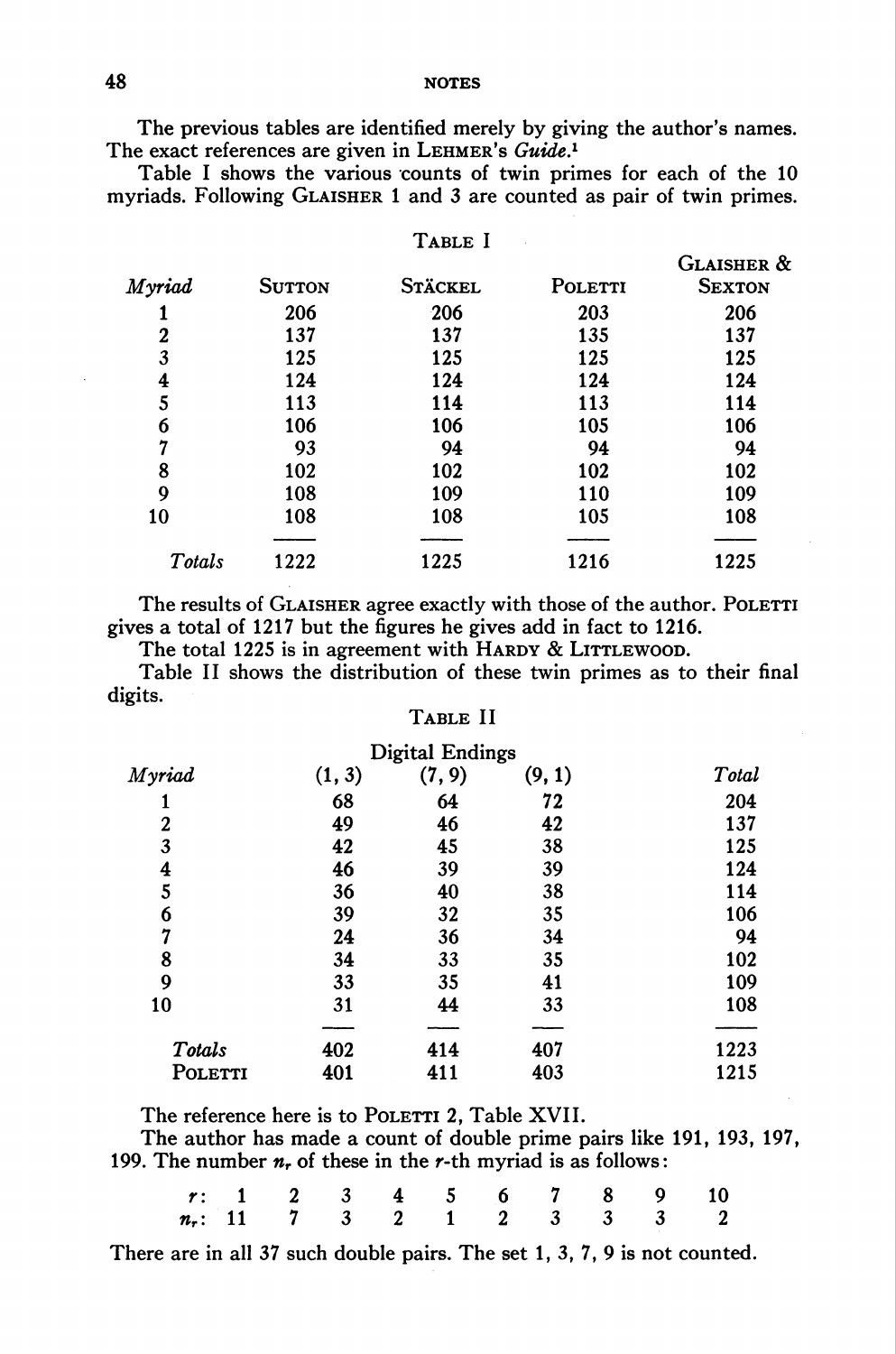|         | TABLE III     |          |               |  |  |
|---------|---------------|----------|---------------|--|--|
|         |               | $6n + 1$ |               |  |  |
| POLETTI | <b>SEXTON</b> | POLETTI  | <b>SEXTON</b> |  |  |
| 616     | 616           | 614      | 611           |  |  |
| 519     | 520           | 513      | 513           |  |  |
| 498     | 497           | 486      | 486           |  |  |
| 479     | 479           | 479      | 479           |  |  |
| 463     | 463           | 467      | 467           |  |  |
| 466     | 466           | 458      | 458           |  |  |
| 449     | 449           | 429      | 429           |  |  |
| 447     | 447           | 455      | 455           |  |  |
| 437     | 436           | 442      | 440           |  |  |
| 432     | 433           | 444      | 446           |  |  |
| 4806    | 4806          | 4787     | 4784          |  |  |
|         |               | $6n -$   |               |  |  |

Primes of the forms  $6n - 1$  and  $6n + 1$  have also been counted and are compared with Poletti in Table III.

The total 4784 agrees with the count given in Cunningham 28.

C. R. SEXTON

#### 1630 Live Oak Way Walnut Creek, California

<sup>1</sup> D. H. LEHMER, Guide to Tables in the Theory of Numbers. Nat. Res. Council, Bull. no. 105. Washington, 1941.

159.—A New Approximation to the Reciprocal of  $\pi$ . In 1949 I decided to extend to about  $1120D$  my previously published<sup>1</sup> approximation to  $\pi^{-1}$ . To attain a completely reliable result it was decided to evaluate the reciprocal of  $\pi$  by two methods: first, the summation of a suitable highly convergent series; and second, machine division of unity by an approximation to  $\pi$  that Levi B. SMITH and I had computed to about 1120D<sup>2</sup> in extension of an 808D value we had previously published3 in collaboration with D. F. Ferguson.

Smith computed by desk machine the sum of the following series due to RAMANUJAN:<sup>4</sup>

$$
\frac{4}{\pi} = \frac{1123}{882} - \frac{22583}{882^3} \frac{1}{2} \frac{1 \cdot 3}{4^2} + \frac{44043}{882^5} \frac{1 \cdot 3}{2 \cdot 4} \frac{1 \cdot 3 \cdot 5 \cdot 7}{4^2 \cdot 8^2} - \cdots
$$

Each term, omitting the coefficients 1123, 22583,  $\cdots$ , in arithmetic progression, was evaluated to 1130D and then these coefficients were introduced in the calculation to complete the summation. Two independent congruential checks were applied at intervals of 100D at every stage of this calculation.

Concurrently I used the ENIAC approximation<sup>5</sup> to  $\pi$  as the divisor in an independent evaluation of  $\pi^{-1}$ . Smith's final result was compared with mine in October 1952 and complete agreement through 1123D was observed, thereby verifying to a comparable degree of accuracy the ENIAC determination of  $\pi$ .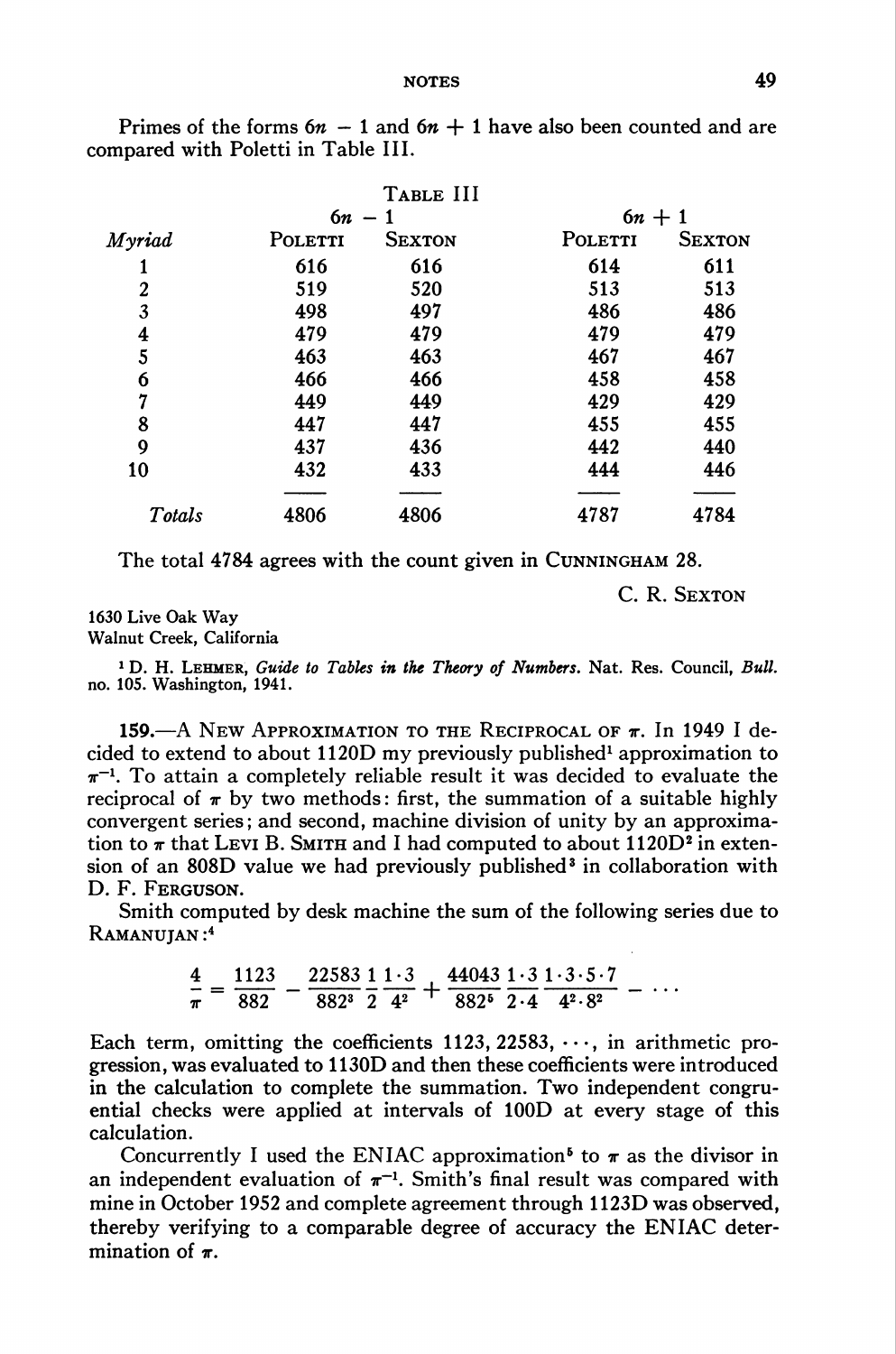Subsequently I continued the desk machine reciprocation of  $\pi$  to 1408D. As an exercise on the UNIVAC the complete product of this approximation to  $\pi^{-1}$  and the ENIAC 2040D work sheet value of  $\pi$  was computed on 20 April 1953 by two independent routines in an average time of about 8 minutes. The accuracy of my desk machine calculation was confirmed and the extension of  $\pi^{-1}$  to 2037D was at once deduced on the UNIVAC. The final result of these investigations is reproduced below.

| $\pi^{-1} = 0.31830$ | 98861 | 83790 | 67153 | 77675 | 26745 | 02872 | 40689 | 19291 | 48091 |
|----------------------|-------|-------|-------|-------|-------|-------|-------|-------|-------|
| 28974                | 95334 | 68811 | 77935 | 95268 | 45307 | 01802 | 27605 | 53250 | 61719 |
| 12145                | 68545 | 35159 | 16073 | 78582 | 36922 | 29157 | 30575 | 59348 | 21463 |
| 39967                | 84584 | 79933 | 87481 | 81551 | 46155 | 49279 | 38506 | 15377 | 43478 |
| 57924                | 34795 | 32338 | 67247 | 80483 | 44725 | 80236 | 64760 | 22844 | 53995 |
| 11431                | 88092 | 37801 | 73805 | 34791 | 22409 | 78821 | 87387 | 56881 | 71057 |
| 44619                | 98928 | 86800 | 49734 | 46954 | 78919 | 22179 | 66461 | 93566 | 14981 |
| 23339                | 72925 | 60939 | 88973 | 04375 | 76314 | 95731 | 33928 | 48207 | 79917 |
| 48278                | 69721 | 99677 | 36198 | 39992 | 48857 | 51170 | 34235 | 77168 | 62235 |
| 03753                | 43210 | 93095 | 07397 | 60194 | 78920 | 72951 | 86675 | 36118 | 60498 |
| 89932                | 70610 | 65431 | 35510 | 06440 | 64955 | 56327 | 94332 | 04589 | 34962 |
| 39196                | 33168 | 12120 | 33606 | 07199 | 62678 | 23974 | 99766 | 55733 | 08870 |
| 55951                | 01400 | 32481 | 35512 | 87776 | 99142 | 62176 | 02443 | 98752 | 29536 |
| 27555                | 29475 | 78126 | 61360 | 92915 | 95696 | 35226 | 24854 | 62813 | 99215 |
| 50049                | 00059 | 55197 | 14178 | 11380 | 55935 | 70263 | 05042 | 00326 | 35492 |
| 04184                | 96232 | 12481 | 12291 | 24062 | 92968 | 17849 | 69183 | 82870 | 42315 |
| 08151                | 12401 | 74305 | 32136 | 04434 | 31828 | 15149 | 49165 | 44519 | 54925 |
| 70799                | 75031 | 06587 | 81627 | 96354 | 48187 | 16509 | 59414 | 66574 | 38081 |
| 39995                | 18153 | 15415 | 69869 | 40787 | 17965 | 61743 | 46851 | 28073 | 37902 |
| 33250                | 91411 | 88665 | 52625 | 37300 | 05224 | 54359 | 42306 | 42251 | 99008 |
| 77335                | 89007 | 52511 | 21672 | 63423 | 39051 | 95162 | 56449 | 88324 | 66686 |
| 29021                | 22470 | 73757 | 12622 | 72733 | 84334 | 28413 | 94939 | 20258 | 50115 |
| 66721                | 06239 | 21718 | 90196 | 79113 | 43741 | 99094 | 93020 | 86324 | 76310 |
| 35161                | 67888 | 59599 | 41999 | 01050 | 87751 | 32258 | 89176 | 66136 | 92101 |
| 57058                | 30302 | 82080 | 97859 | 77012 | 77632 | 15523 | 93986 | 14682 | 07799 |
| 91573                | 83781 | 19618 | 74755 | 44123 | 75086 | 44543 | 78602 | 73251 | 05224 |
| 77560                | 77507 | 77622 | 13628 | 13530 | 86816 | 56557 | 05386 | 68535 | 99112 |
| 14158                | 07721 | 20705 | 47799 | 24902 | 51991 | 49855 | 25940 | 47188 | 19116 |
| 86023                | 29659 | 28237 | 11554 | 24811 | 50889 | 89140 | 43579 | 53958 | 48189 |
| 80654                | 58954 | 04332 | 99207 | 13063 | 63070 | 88007 | 68137 | 97494 | 35383 |
| 17752                | 63819 | 33013 | 92880 | 95539 | 41375 | 36731 | 35562 | 09559 | 59090 |
| 07067                | 91516 | 60376 | 36773 | 75875 | 53224 | 96299 | 06119 | 93116 | 04381 |
| 67197                | 50207 | 02542 | 58086 | 46316 | 09974 | 39373 | 75551 | 89313 | 26924 |
| 42068                | 40888 | 17109 | 95700 | 75854 | 77388 | 58707 | 32387 | 55658 | 57471 |
| 87568                | 69406 | 46047 | 42916 | 75847 | 11423 | 72726 | 83858 | 92036 | 63645 |
| 83928                | 33001 | 75661 | 58662 | 70699 | 55819 | 94917 | 29858 | 05349 | 01219 |
| 78737                | 81891 | 76610 | 06740 | 61076 | 10946 | 24643 | 16188 | 63953 | 52064 |
| 56626                | 28379 | 61949 | 96448 | 76670 | 34871 | 39796 | 95002 | 07900 | 13677 |
| 60079                | 57344 | 71992 | 16048 | 00547 | 80217 | 49909 | 70957 | 58471 | 36522 |
| 27989                | 78065 | 37994 | 85416 | 69922 | 29841 | 65780 | 75535 | 69486 | 07100 |
| 91369                | 12167 | 34295 | 86169 | 13446 | 65407 | 09707 | 85    |       |       |
|                      |       |       |       |       |       |       |       |       |       |

J. W. WRENCH, JR.

4505 Strathmore Ave. Garrett Park, Md.